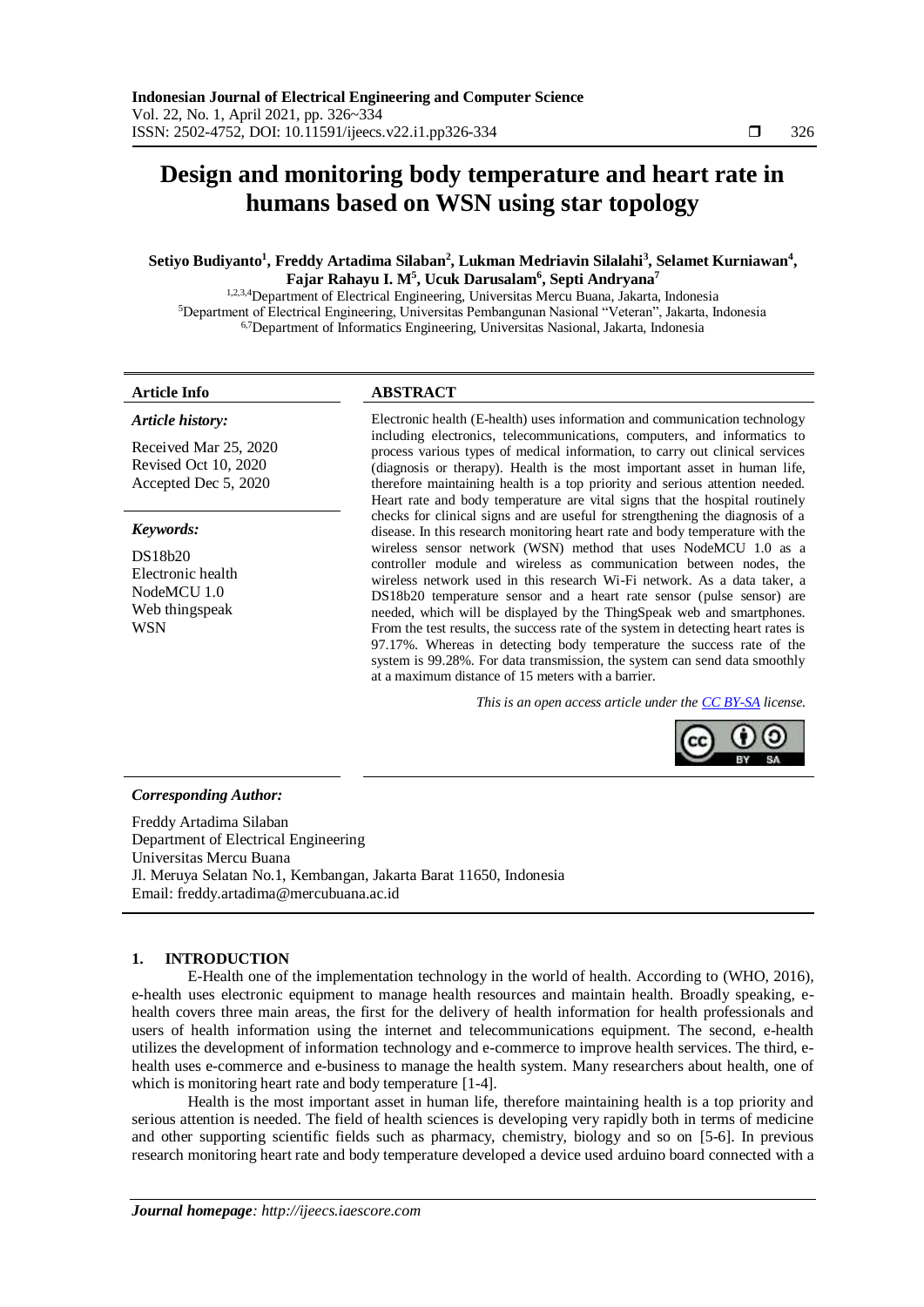heart rate sensor, GSM modem, and GPS. The heart rate sensor is mounted on the fingertips, hand performances or on the auricle. The sensor detects a human heartbeat which is then processed by Arduino so that it can be represented in the form of beat/minute (BPM) [7-8].

In the process, the examination of heart rate and body temperature in several hospitals still uses a manual system where a nurse must come to the patient's room to see and record the patient's heart rate and temperature. This system is less effective because it takes a lot of time. In this research, a wireless heart rate and human body temperature monitoring system was created [9-10]. The heart is organ form of a muscle, cone-shaped, hollow, with the base above and its peak below it tilted to the left. When blood is pumped out of the heart in an artery, known as a palpable artery, a pulse wave, and this pulse can also be felt in the place where arteries pass, for example, the radial artery in front of the wrist and fingertips. When this situation, the volume of blood at the tip of the finger increases or clots. Then conversely when the heart does not pump blood the volume of blood at the fingertips becomes smaller [11-12].

Body temperature is a balance between heat production and expenditure from the body, which is measured in units of heat called degrees. The temperature in question is the heat or cold of a substance. Body temperature is the difference between the amount of heat produced by body processes and the amount of heat loss to the outside environment. So the difference between the heat produced and body heat expenditure is body temperature because body temperature is a reflection of body heat [13-14]. In the condition of the body that performs a strenuous physical activity, the human temperature control mechanism keeps the core temperature or the temperature of the inner tissue relatively constant, although the outside temperature fluctuates the body temperature still depends on blood flow to the skin and the amount of heat loss to the outside environment. Due to temperature fluctuations in the environment, acceptable normal body temperatures range from  $36^\circ$  C to  $38^\circ$  C [15-20].

Researchers monitor heart rate and body temperature using the wireless sensor network (WSN) method that uses NodeMCU 1.0 as a controller module and wireless as communication between nodes, the wireless network used in this research is Wi-Fi network. As a data taker, a DS18b20 temperature sensor and a heart rate sensor (pulse sensor) are needed, which will be displayed via the Thingspeak web and smartphones [21-23]. By applying star topology, MCU Node technology and Thingspeak facilitate the performance the medical team to monitor, maintain, diagnose and manage health data, especially in body temperature and human heart rate [24-26]. From the test results, the success rate of the system in detecting heart rates is 97.17%. Whereas in detecting body temperature the success rate of the system is 99.28%. For data transmission, the system can send data smoothly at a maximum distance of 15 meters with a barrier. For storage in a database, the system can store heart rate and body temperature data as expected.

#### **2. RESEARCH METHOD**

The design of monitoring body temperature and heart rate in humans with the application of Thingspeak with the wireless sensor network (WSN) method needs to pay attention to several things that must be considered, such as sensors on body temperature, sensors on heart rates, microcontrollers. How the quality of service (QoS) of the network at a certain distance within the range of NodeMCU on the Wireless Sensor Network is implemented, parameters that must be considered in monitoring body temperature and heart rate in humans with Thingspeak application with wireless sensor network (WSN) system, and monitoring via website thing speak with an IoT-based wireless sensor network system in monitoring body temperature and heart rate in health can overcome and provide solutions to the world of health. implementing this system is useful to facilitate the performance of the medical team to monitor, maintain, diagnose and manage health data, especially in human body temperature and heart rate.

#### **2.1. System prototype design method**

The system design stage consists of four (4) main stages, namely:

- a) Architectural design of the system monitoring the condition of body temperature in humans and monitoring the heartbeat frequency in humans.
- b) Design of the station node.
- c) Design of the node coordinator.
- d) Design of the interface application through the smartphone application media and also Website-based application interface.

the design of the system communication architecture is carried out in a star topology, where the end device (station node) is connected directly (direct communication) to the controller and monitor (node coordinator).

Implementation of coordinator nodes in the research of 1 (one) coordinator node, which is Thingspeak which is also a provider of interface applications through the website, Thingspeak on the coordinator node is a data storage service on the server that can also be a controller and monitor of the node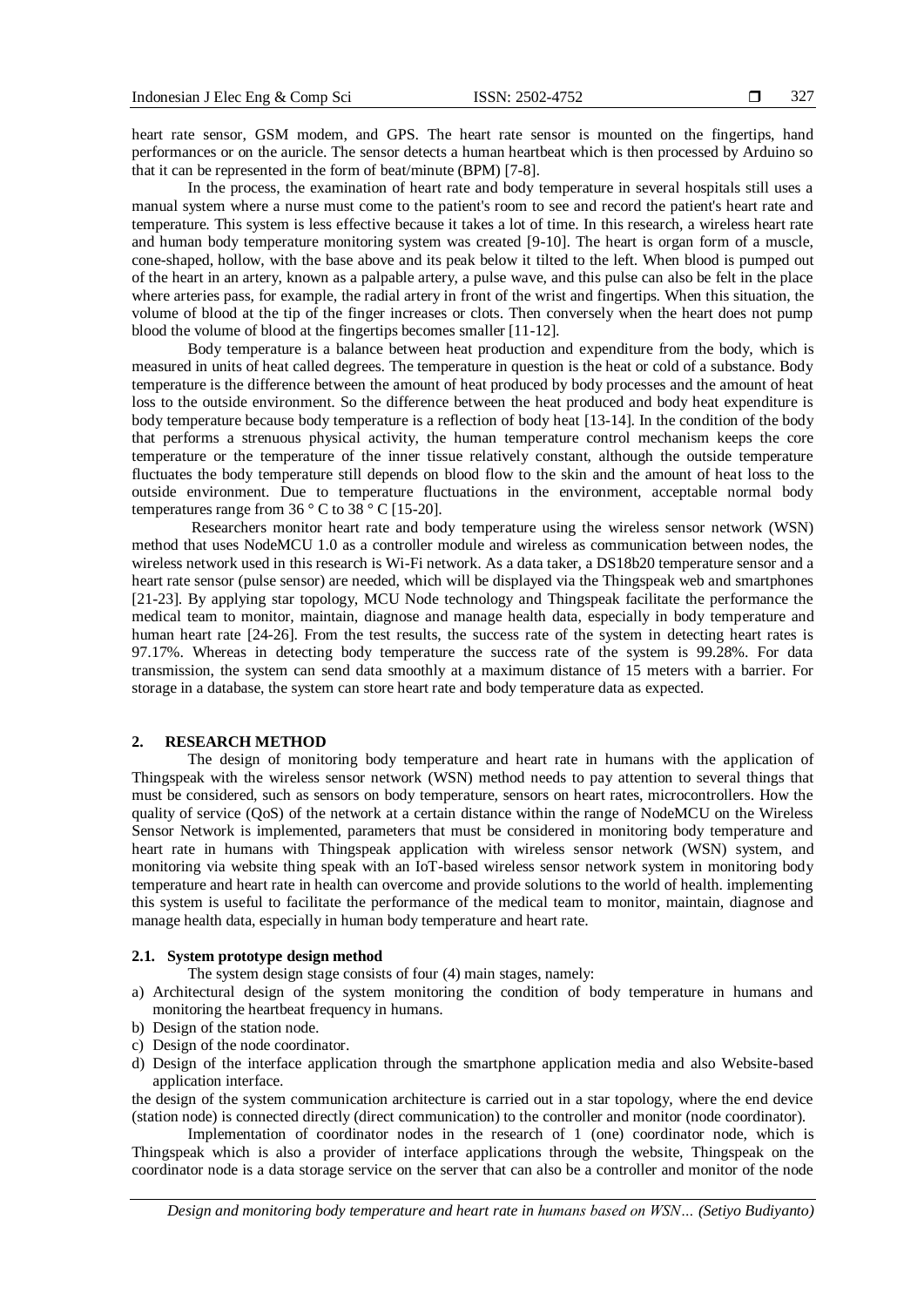Station by utilizing communication Wi-Fi in NodeMcu at the station node in the field. The implementation of station nodes in the field in this research made 2 (two) station nodes consisting of 1 station node initialized station node 1 and 1 other station node initialized station node 2 which is intended for the pulse sensor module and DS18B20 sensor (implemented on the end device on the station node side 1 and side 2 of the coordinator node), the design of the system architecture with the star topology is shown in Figure 1.



Figure 1. System architecture with star topology

The prototype system in this research is defined as an integrated device so that it can carry out the process of data acquisition in real terms from the results of recording information at the node of each station in the form of values of temperature parameters of body temperature and heart rate (node stations 1 and 2). Data recorded by the station node that is placed in a predetermined field is transmitted through the Wi-Fi network with the star topology method to the coordinator node as the controller and monitor, then the information is transmitted to the server. Data is displayed through the website interface application and the Smart Phone application.

#### **2.2. Data acquisition**

The data acquisition process carried out by MCU 1.0 Node microcontroller which is placed in each station node namely station node 1 and station node 2. The data recorded by each sensor in the field in realtime, are acquired through MCU node 1.0 at each station node. At node stations 1 and 2, the process of data acquisition by the microcontroller Node MCU1.0 is recording or collecting data in the form of human body temperature (˚C) and heart rate frequency detected by the heart rate sensor module and the pulse sensor module, these data then transmitted over the wifi network on the star topology directly to the coordinator node for further data processing. Data is then displayed through the website and smartphone interface applications.

#### **2.3. System testing method**

The testing method and analyzing system performance through a smartphone application interface connected to the coordinator node are done through a monitoring center. In this study, the system warning limits are applied to the temperature and heart rate phenomena that change. Analysis and measurements are carried out through the heart rate module and body temperature which is implemented in it the pulse sensor module as a sensor that detects the heartbeat and the DS18B20 module as the sensor detects body temperature with a normal heart rate limit which is between 60 bpm to 100 bpm, the beat disturbed heart which is less than 60 bpm and more than 100 bpm, and normal body temperature which is between 36 °C to 37 ˚C, disturbed body temperature which is less than 36 ˚C and more than 37 ˚C. If one of the boundary indicators is met, the node coordinator module conveys information messages of phenomena that occur to the monitoring center via WiFi communication to users as monitors.

#### **3. RESULTS AND DISCUSSION**

#### **3.1. Station node design implementation**

Station node is a set of the hardware placed in the field to acquire and record data in the form of body temperature and heart rate data from the sensor module implemented in it and the information is then forwarded to the coordinator node. Station nodes designed in this research are station node 1 and station node 2. The pulse sensor module is a module that utilizes infrared waves, LED power indicators and LED signal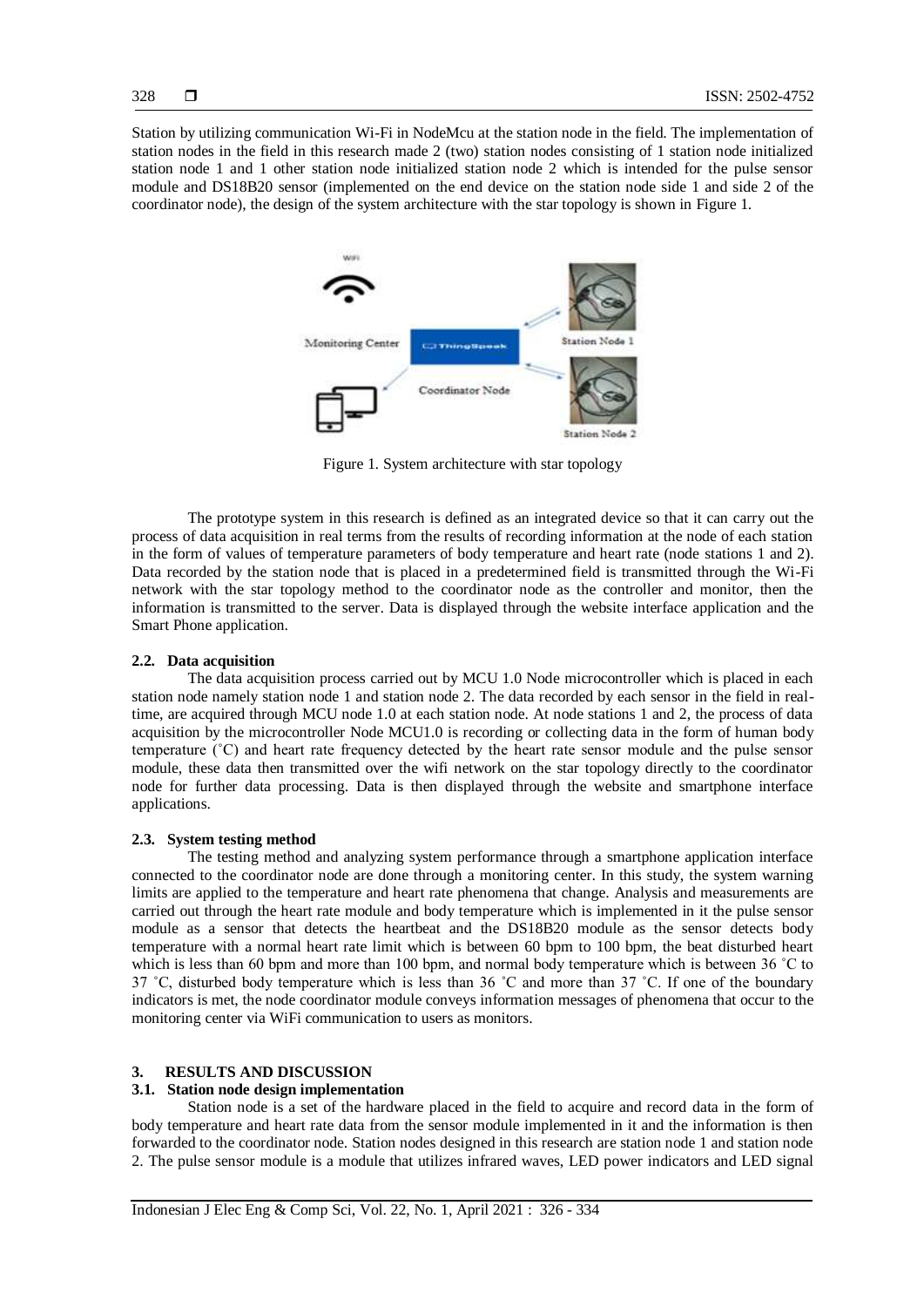indicators. The voltage supply for pulse sensor modules ranges from 3.3V to 5V (optional). The output of the pulse sensor module is a digital logic quantity through port D1 that is connected to the microcontroller. Output port D0 is the logic value "1" if there is a "Beat" vibration detected by the sensor and vice versa output will be the logic value "0" if no heartbeat is detected. It also consists of a DS18B20 sensor in the form of a Thermo Couple which is sensitive to temperature, in use it requires a resistor as a load to connect to data. Figure 2 shows the architecture of station nodes 1 and 2 which have the same sensor.



Figure 2. Architecture of Station Nodes 1 and 2

The NodeMcu module is designed to acquire, record, transmit and process sensor data. The NodeMcu module on the system is programmed through the Arduino integrated development environment (IDE) software. Arduino IDE is used to write, edit code, enter function formulas and change the code into Arduino devices. The programming language is Arduino IDE C/C ++. The Arduino IDE transfers instructions to the Arduino board or upload process.

#### **3.2. Heartbeat frequency analysis and measurement**

Data from the acquisition of station nodes 2 and 1 are sent to the coordinator node and monitored through the monitoring center, in the form of a measured heart rate frequency on the system as shown in Table 1, measurements are taken here for 1 day on October 9, 2019, and the time for measurement and analysis is 12 hours from 15.00 WIB-02.00 WIB with shaving on the same object.

Node stations 2 and 1 are sent to the coordinator node and monitored through the monitoring center, in the form of measured body temperature in the system, measurement here for 1 day on October 9, 2019, and the time for measuring and analyzing for 12 hours from 15.00 WIB-02.00 WIB with shaving on the same object. The measurement results on the stethoscope mean object 1 is 79.6 bpm and object 2 is 83.75, whereas if the measurement uses a pulse sensor the average object 1 is 79.3 bpm, and object 2 is 84.75 bpm.

| No | Time     | rative 1. Measurement or neuroleat frequency in hours 1 and hours $\omega$<br>Heart rate is measured in real time<br>using a stethoscope (bpm) |          | The average heart rate using a pulse<br>sensor (bpm) |          |
|----|----------|------------------------------------------------------------------------------------------------------------------------------------------------|----------|------------------------------------------------------|----------|
|    |          |                                                                                                                                                |          |                                                      |          |
|    |          | Object 1                                                                                                                                       | Object 2 | Object 1                                             | Object 2 |
|    | 15.00WIB | 78                                                                                                                                             | 80       | 76                                                   | 80       |
|    | 16.00WIB | 75                                                                                                                                             | 91       | 75                                                   | 94       |
| 3  | 17.00WIB | 85                                                                                                                                             | 74       | 85                                                   | 73       |
| 4  | 18.00WIB | 85                                                                                                                                             | 96       | 87                                                   | 98       |
| 5  | 19.00WIB | 83                                                                                                                                             | 73       | 81                                                   | 74       |
| 6  | 20.00WIB | 74                                                                                                                                             | 68       | 75                                                   | 68       |
|    | 21.00WIB | 88                                                                                                                                             | 93       | 87                                                   | 98       |
| 8  | 22.00WIB | 67                                                                                                                                             | 80       | 64                                                   | 78       |
| 9  | 23.00WIB | 77                                                                                                                                             | 80       | 78                                                   | 79       |
| 10 | 24.00WIB | 79                                                                                                                                             | 85       | 77                                                   | 89       |
| 11 | 01.00WIB | 85                                                                                                                                             | 90       | 86                                                   | 92       |
| 12 | 02.00WIB | 80                                                                                                                                             | 95       | 81                                                   | 94       |

Table 1. Measurement of heartbeat frequency in nodes 1 and nodes 2

#### **3.3**. **Analysis and measurement of response time and sensitivity of system performance detecting body temperature**

Data from the acquisition of the station 1 node is sent to the coordinator node and monitored through the monitoring center, in the form of measured degrees Celsius (˚C) on the system. Data in the form of calculations and analysis of the sensitivity of system performance through the response time displayed by the application interface Smartphone applications and website interface applications that can be accepted by researchers at the monitoring center. The farther the distance of the station 1 and station 2 scenarios to the

*Design and monitoring body temperature and heart rate in humans based on WSN… (Setiyo Budiyanto)*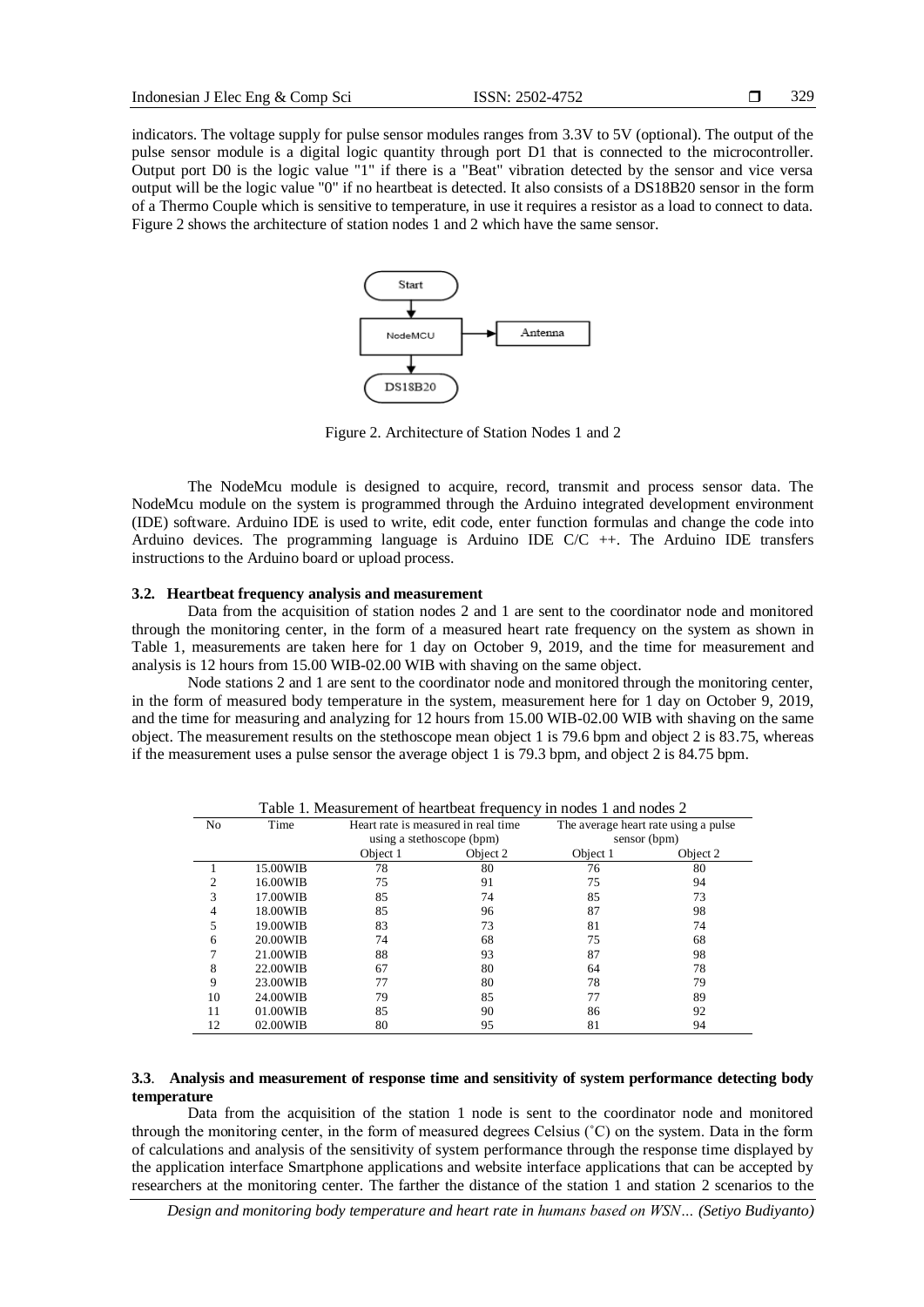coordinator node significantly influences the average value of the system's response time to actively respond to changes in body temperature, and the longer the node station sends a disturbance signal to the coordinator node, the longer the node response time station 2.

It can be seen in Figure 3 that the optimal average response time value is 16.45 seconds in the measurement and analysis of the 10 m distance scenario of station 1 and station 2 nodes to the coordinator node, the system can detect changes in body temperature and conduct monitoring in face-to-face applications. website. The average response time value significantly increased to 18,475 seconds in the measurement and analysis of the 20m distance scenario, station node 1, and station 2 node to the coordinator node. In the measurement and scenario analysis, the distance reaches 20m at station 1 node and 2nd station node to the coordinator node, the average response time value is unstable because the coordinator node does not optimally capture the data network through Wi-Fi communication at each station node, which is 32.64 seconds, and There is an increase in time at node station 2 because node station 2 receives an interference signal from node station 1 first before sending it back to the node coordinator.



Figure 3. Graph Analysis of the System's Response Time Detecting Body Temperature

#### **3.4. Website-based application testing interface**

Testing and analyzing system performance through the website interface application is done by accessing Http // thingspeak.com (node coordinator) and accessing the website browser link. The first stage in monitoring system performance through the website is by going to the website thingspeak.com and then logging in using the user-id and password afterward to the intended channel. In this research, the researchers made 2 channels that were initialized with "Tool 1" and "Tool 2" which functioned as a place to store data that had been sent by the node and as a communication and controller between the node. Researchers as observers or users can monitor the performance of real-time systems through the website display displayed on the browser page. Data displayed in real-time or renewable every 10 seconds. Data that is displayed through the website page in real-time is information in the form of body temperature, heart rate frequency and the state of the sensor whether it is disturbed or not. Figure 4 shows the appearance of the website interface application when the system operates in the normal state of station node 2.

Figure 4 shows the appearance of the website interface application when the system operates in an abnormal condition. Through the body temperature sensor by using the DS18B20 sensor and the heart rate sensor that is the pulse sensor at the node station 1, detected vibration information exceeds the limit. This is indicated by the indicator field 3 indicating an increase in number 1.

Figures 4 and 5 are monitoring media or the user can monitor the performance of the system in realtime through a website display that is displayed on a browser page. Data is displayed in real-time or updated every 10 seconds. The data displayed on the website page in real-time is information in the form of body temperature, heart rate frequency, and the state of the sensor whether it is disturbed or not.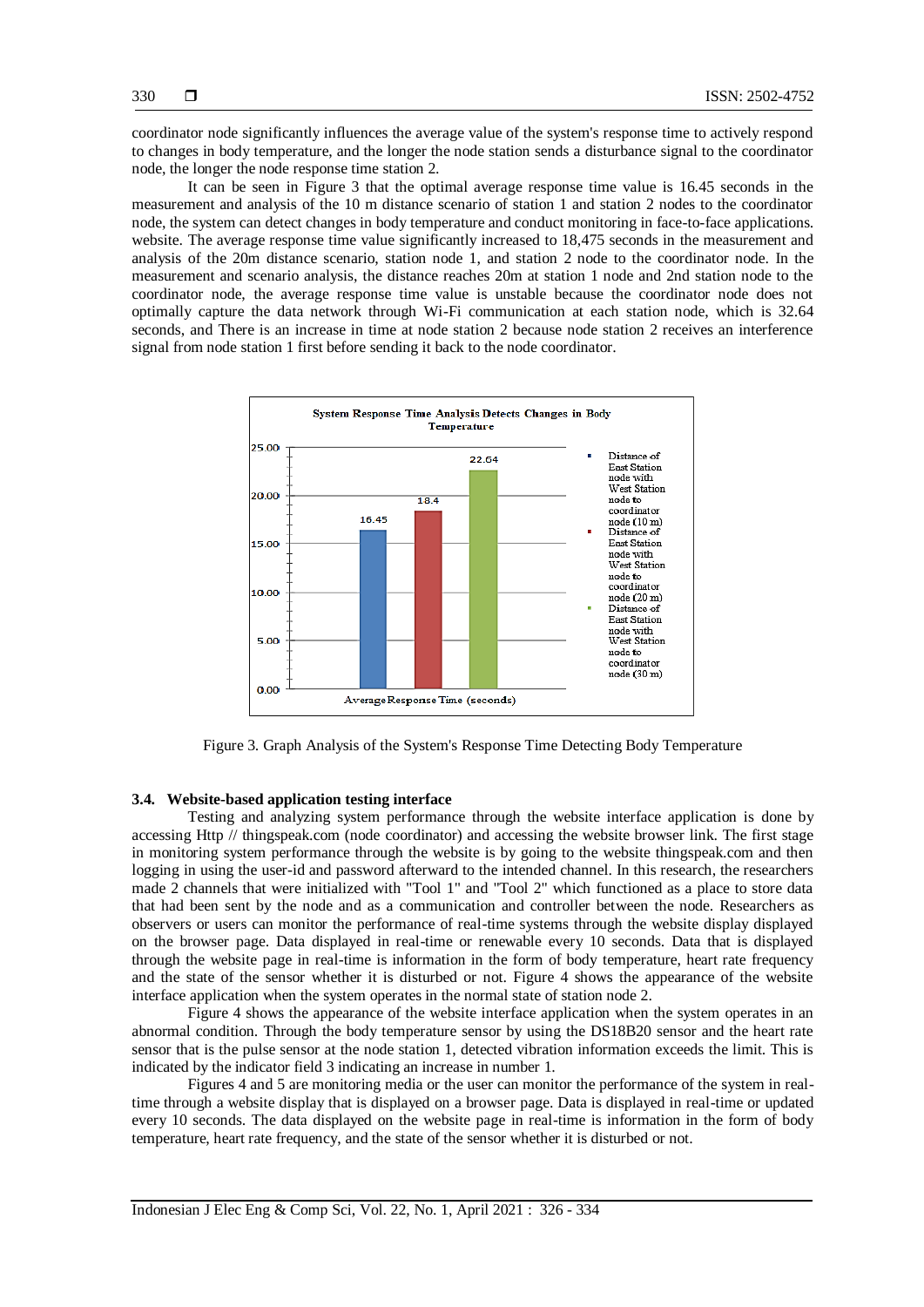

Figure 4. Website interface application display (Normal: station node 2)



Figure 5. Website interface application display (Abnormal: station node 1)

### **3.5. Application testing interface based on smartphone applications**

Testing and analyzing system performance through smartphone application-based interface applications provided by the MIT App Inventor. System work flow diagram, in which information is forwarded to the smartphone of the researcher through the application as a monitor or user at the monitoring center if one of the boundary indicators by the station node 1 and station node 2 in the system workflow diagram is fulfilled. The following are Figure 6, displaying information in the form of design drawings from the application in abnormal circumstances to researchers as monitors or users at the monitoring center to alert the process. Information in the form of text warning of disturbance values caused by body temperature or heart rate increases or decreases which will display a warning sign corresponding to the disturbed station node. It also displays the latest results from body temperature and heart rate.

*Design and monitoring body temperature and heart rate in humans based on WSN… (Setiyo Budiyanto)*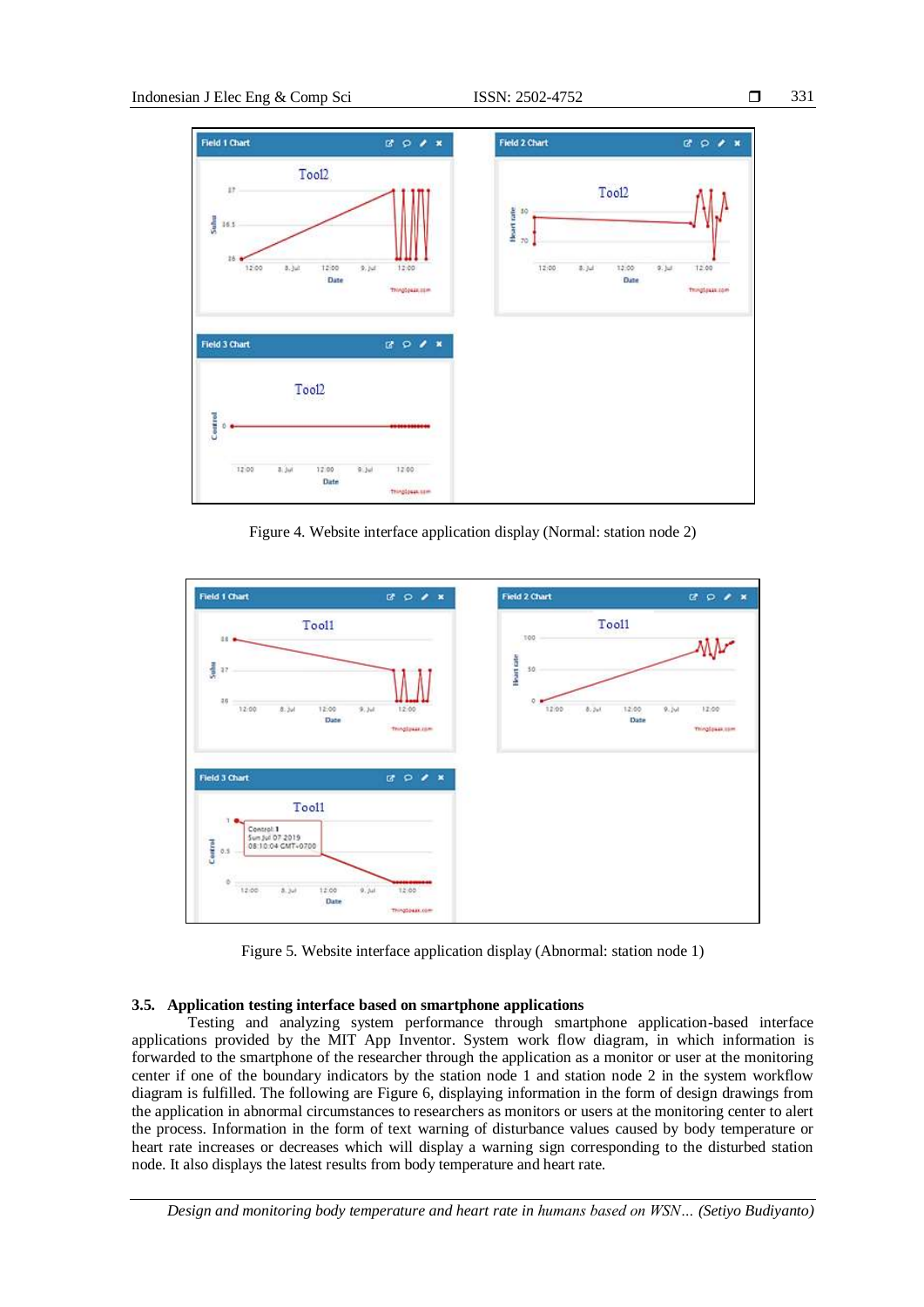

Figure 6. Display smartphone application interface (abnormal: station nodes 1 and 2)

#### **3.6. Analysis of system testing results**

Comparison between body temperature measurements that are measured in real terms using a thermometer and body temperature measurements using a DS18B20 sensor that will tell you how much is the error between direct measuring and measurements using DS18B20. Website-based interface application testing (http://thingspeak.com) is by the objectives of the research where it is displayed in real-time, and through the application of the smartphone, application interface displays warning information about phenomena that occur at station nodes.

#### **4. CONCLUSION**

We have succeeded in realizing a device for measuring body temperature and heart rate based on IoT. Both of these data were successfully sent and can be widely accessed via web pages using thingspeak.com and smartphone applications. From the results of tests that have been carried out the frequency of the heart rate is measured using an average stethoscope on object 1 and object 2 is 81.70 bpm. While the results of tests that have been carried out heart rate frequency are measured using an average pulse sensor on object 1 and object 2 is 82.04 bpm. For an average body temperature of 29.16 degrees Celsius. The success rate of the system in detecting heart rates is 97.17%. Whereas in detecting body temperature the success rate of the system is 99.28%. For data transmission, the system can send data smoothly at a maximum distance of 15 meters with a barrier.

#### **REFERENCES**

- [1] Virone G, Wood A, Selavo L, Cao Q, Fang L, Doan T, He Z, and Stankovic J., "An advanced wireless sensor network for health monitoring," In *Transdisciplinary conference on distributed diagnosis and home healthcare (D2H2),* pp. 2-4, 2 Apr 2006.
- [2] Aziz K, Tarapiah S, Ismail SH, and Atalla S., "Smart real-time healthcare monitoring and tracking system using GSM/GPS technologies," In *Big Data and Smart City (ICBDSC), 2016 3rd MEC International Conference on*, pp. 1-7, 15 Mar 2016, doi: 10.1109/ICBDSC.2016.7460394.
- [3] Y. Jingjing, H. Shangfu, Z. Xiao, G. Benzhen, L. Yu, D. Beibei, and L Yun,"Family Health Monitoring System Based on the Four Sessions Internet of Thingsm," in *TELKOMNIKA (Telecommunication Computing Electronics and Control)*, vol.13, no.1, pp. 314-320, March 2015, doi: 10.12928/telkomnika.v13i1.1265.
- [4] A. S. Ibrahim, Z. I. Rizman, and N. Hafizah, "Performance Analysis of Xbee-Based WSN in Various Indoor Environments," in *J. Basic Appl. Sci. Res*., vol. 3, no. 11, pp. 20-27, 2013.
- [5] W. H. B. M. Saad, et al., "Development of Sleep Monitoring System to Observe the Effect of Room Ambient toward the Quality of Sleep," *[IOP Conference Series: Materials Science and Engineering](https://iopscience.iop.org/journal/1757-899X)*[,](https://iopscience.iop.org/volume/1757-899X/210) [International Technical](https://iopscience.iop.org/volume/1757-899X/210)  [Postgraduate Conference, vol. 210, 5-6 April](https://iopscience.iop.org/issue/1757-899X/210/1) 2017.
- [6] Latupapua Haziel, Latupapua Andrias I, Wahab Abbadi, and Alaydrus Mudrik, "Rancang Bangun Wirelees Sensor Network Berbasis Topologi Star Untuk Peringatan Dini Gempa Bumi dan Tanah Longsor," in *Indonesian Journal of Electrical Engineering and Computer Science (IJEECS)*, ISSN : 2502-4752, pp. 437-445, 2018.
- [7] Setiyo Budiyanto and Arrissetyanto Nugroho, "A New Model Of Genetic Zone Routing Protocol (GZRP): The Process Of Load Balancing and Offloading on the UMTS-IEEE 802.11g Hybrid Network," in *TELKOMNIKA (Telecommunication Computing Electronics and Control)*, vol. 15, no. 2, pp. 598-60, June 2017, doi: 10.12928/telkomnika.v15i2.5633.
- [8] A. R. R. M. Sugondo Hadiyoso, "Monitoring Photoplethysmograph Digital dengan Wireless LAN (802.11b)," in *Konferensi Nasional Sistem dan Informatika*, Bali, 2011.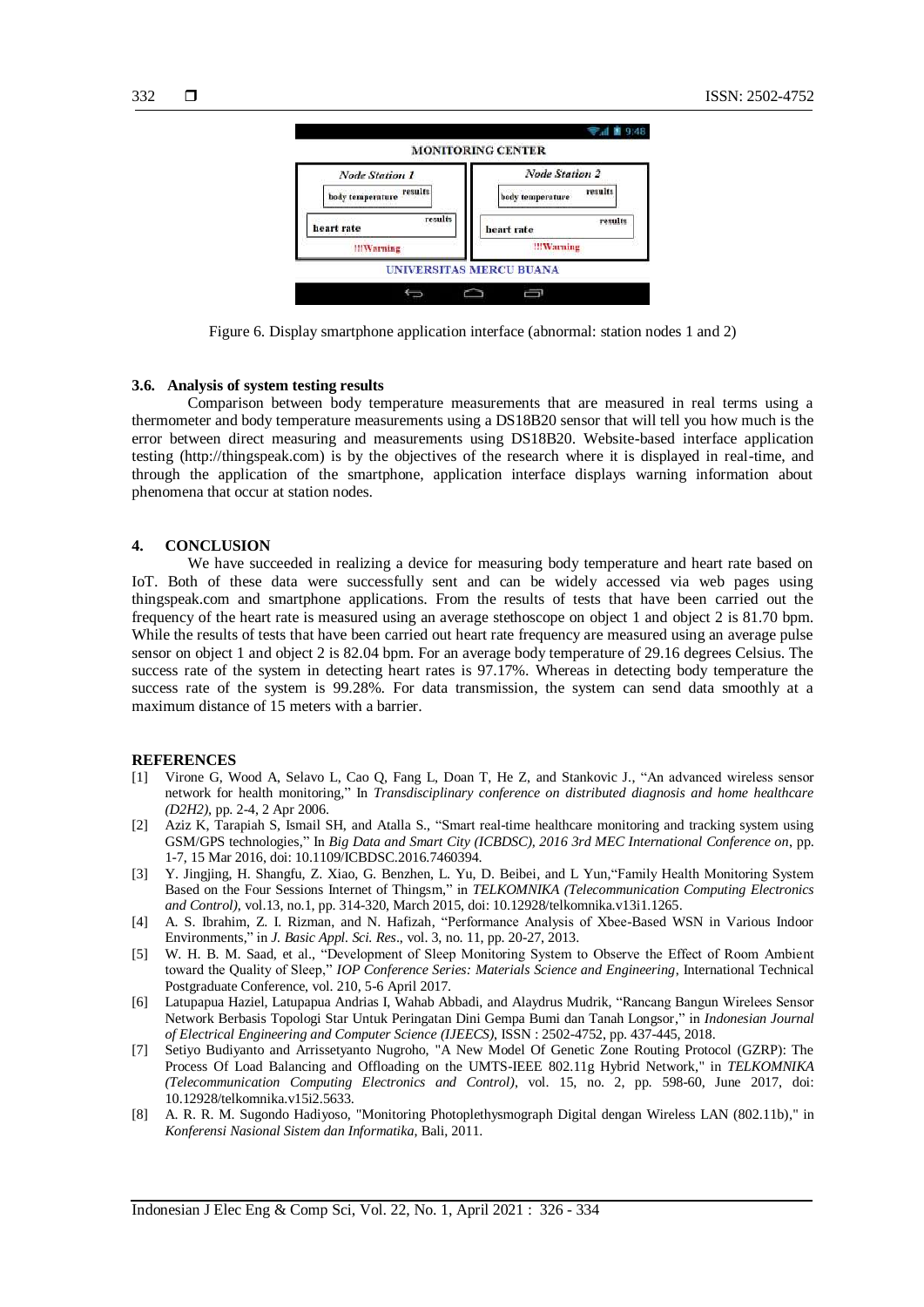- [9] Setiyo Budiyanto, Muhammad-Asvial, and Dadang Gunawan, "Implementation Dedicated Sensing Receiver (DSR) In 3G-Wifi Offload," In *2014 Proceeding Conference On Smart Green Technology In Electrical and Information System(ICSGTEIS)*, pp. 37-42, 2014, doi: 10.1109/ICSGTEIS.2014.7038731.
- [10] Ibrahim N, Tomari R, Zakaria WN, and Othman N., "Non-contact Heart Rate Monitoring Analysis from Various Distances with different Face Regions," in *International Journal of Electrical and Computer Engineering (IJECE)*, vol. 7, no. 6, pp. 3030-6, 1 Dec 2017, doi: 10.11591/ijece.v7i6.pp3030-3036.
- [11] Rachman Fathur Zaini, Jamal Nurwahidah, Yanti Nur, and Purwanto Era, "Wireless Sensor Network With Mesh Topology To Control Rppm Device," in *Internasional Conference On Applied Science and Technology*, IEEE, 2018, doi: 10.1109/iCAST1.2018.8751589.
- [12] S. M. Hassan, R. Ibrahim, K. Bingi, T. D. Chung, and N. Saad, "Application of Wireless Technology for Control: A WirelessHART Perspective," in *Procedia Comput. Sci.,* vol. 105, no. December 2016, pp. 240-247, 2017, doi: 10.1016/j.procs.2017.01.217.
- [13] E. Suter, N. Oelke, C. Adair, and G. Armitage, "Ten key principles for successful health systems integration," In *Healthcare Quarterly*, vol. 13, no. sp, pp. 16-23, Oct. 2009, doi: 10.12927/hcq.2009.21092.
- [14] M. Iqbal, M. Fuad, H. Sukoco, and H. Alatas, "Hybrid Tree-Like Mesh Topology as New Wireless Sensor Network Platform," In *TELKOMNIKA (Telecommunication, Comput. Electron. Control)*, vol.14, no. 3, pp. 1166-1174, September 2016, doi: 10.12928/telkomnika.v14i3.2279.
- [15] Ali NS, Alyasseri Z. A., "Wireless Sensor Network and Web Application Hybrid Scheme for Healthcare Monitoring," in *Journal of Soft Computing and Decision Support Systems*, vol. 4, no. 5, pp. 1-7, 19 Aug 2017.
- [16] Kit C. Y., Tomari .R, Zakaria W. N., Othman .N, Safuan S. N., Yi J. A., and Sheng N. T., "Mobile based Automated Complete Blood Count (Auto-CBC) Analysis System from Blood Smeared Image," in *International Journal of Electrical and Computer Engineering (IJECE),* vol. 7, no. 6, pp. 3020-9, 1 Dec 2017, doi: 10.11591/ijece.v7i6.pp3020-3029.
- [17] M. Young-Jae, K. Hoon-Ki, K. Yu-Ri, K. Gil-Su, P. Jongsun, and K. Soo-Won, "Design of Wavelet-Based ECG Detector for implantable actions on vo cardiac pacmakers," in *Biomedical circuits and systems IEEE transactions*, vol. 7, pp. 426-436, 2013, doi: 10.1109/TBCAS.2012.2229463.
- [18] Santosa, Galih and Budiyanto, Setiyo, "New design of lightweight authentication protocol in wearable technology" in *TELKOMNIKA (Telecommunication Computing Electronics and Control)*, vol. 17, p. 561. 10.12928/telkomnika.v17i2.10344, 2019, doi: 10.12928/telkomnika.v17i2.10344.
- [19] Y.-T. K., B. P., G.-C. P., and Randy S. Tolentino, "A Design and Analysis Ubiquitous Healthcare Monitoring System over Wireless Sensor Network," in *International Journal of Multimedia and UbiquitousEngineering*, vol. 6, no. 2, pp. 55-69, 2011.
- [20] Huang RY and Dung LR, "Measurement of heart rate variability using off-the-shelf smart phones," in *Biomedical engineering online*, vol. 15, no. 1, p. 11, Jan 2016, doi: 10.1186/s12938-016-0127-8.
- [21] Setiyo Budiyanto, Muhamad Asvial, and Dadang Gunawan, "Improved Performance of Hybrid Algorithm for 3G-WiFi Offload Networks," in *Jurnal Teknologi (Science and Engineering)-Universiti Teknologi Malaysia*, vol. 78, no. 5-9, pp. 7-11, Juni 2016, doi: 10.1186/s12938-016-0127-8.
- [22] Shin KY, Lee JS, and Jang J., "Highly sensitive, wearable and wireless pressure sensor using free-standing ZnO nanoneedle/PVDF hybrid thin film for heart rate monitoring," in *Nano Energy*., vol. 22, pp. 95-104, 1 Apr 2016, doi: 10.1016/j.nanoen.2016.02.012.
- [23] P. K. Kashyap and S. kuma, "A survey on energy efficient coverage protocols in wireless sensor networks," in *International Journal of Electrical and Computer Engineering (IJECE)*, vol. 9, no. 2, pp. 1168-1183, 2019, doi: 10.1016/j.jksuci.2016.08.001.
- [24] I. Ez-zazi, M. Arioua, A. el Oualkadi, and Y. el Assari, "Performance analysis of efficient coding schemes for wireless sensor networks," in *RFID And Adaptive Wireless Sensor Networks (RAWSN), 2015 Third International Workshop on*, IEEE, pp. 42-47, 2015, doi: 10.1109/RAWSN.2015.7173277.
- [25] Callen J, Hordern A, Gibson K, Li L, Hains IM, and Westbrook JI, "Can technology change the work of nurses? Evaluation of a drug monitoring system for ambulatory chronic disease patients," in *International Journal Of Medical Informatics*, vol. 82, no. 3, pp. 159-67, 1 Mar 2013, doi: 10.1016/j.ijmedinf.2012.11.009.
- [26] E. Ramadhan, A. Firdausi, and S. Budiyanto, "Design and analysis QoS VoIP using routing Border Gateway Protocol (BGP)," in *2017 International Conference on Broadband Communication, Wireless Sensors and Powering (BCWSP)*, Jakarta, pp. 1-4, 2017, doi: 10.1109/BCWSP.2017.8272556.

#### **BIOGRAPHIES OF AUTHORS**



**Setiyo Budiyanto** is an Associate Professor in Electrical Engineering, Universitas Mercu Buana. He received his Ph.D in Electrical Engineering, Universitas Indonesia (2016). Currently he is active as a Lecturer at Universitas Mercu Buana, Jakarta (Indonesia). He conducts some research in the fields of Digital-Advanced Wireless Communication (D-AWC).

*Design and monitoring body temperature and heart rate in humans based on WSN… (Setiyo Budiyanto)*